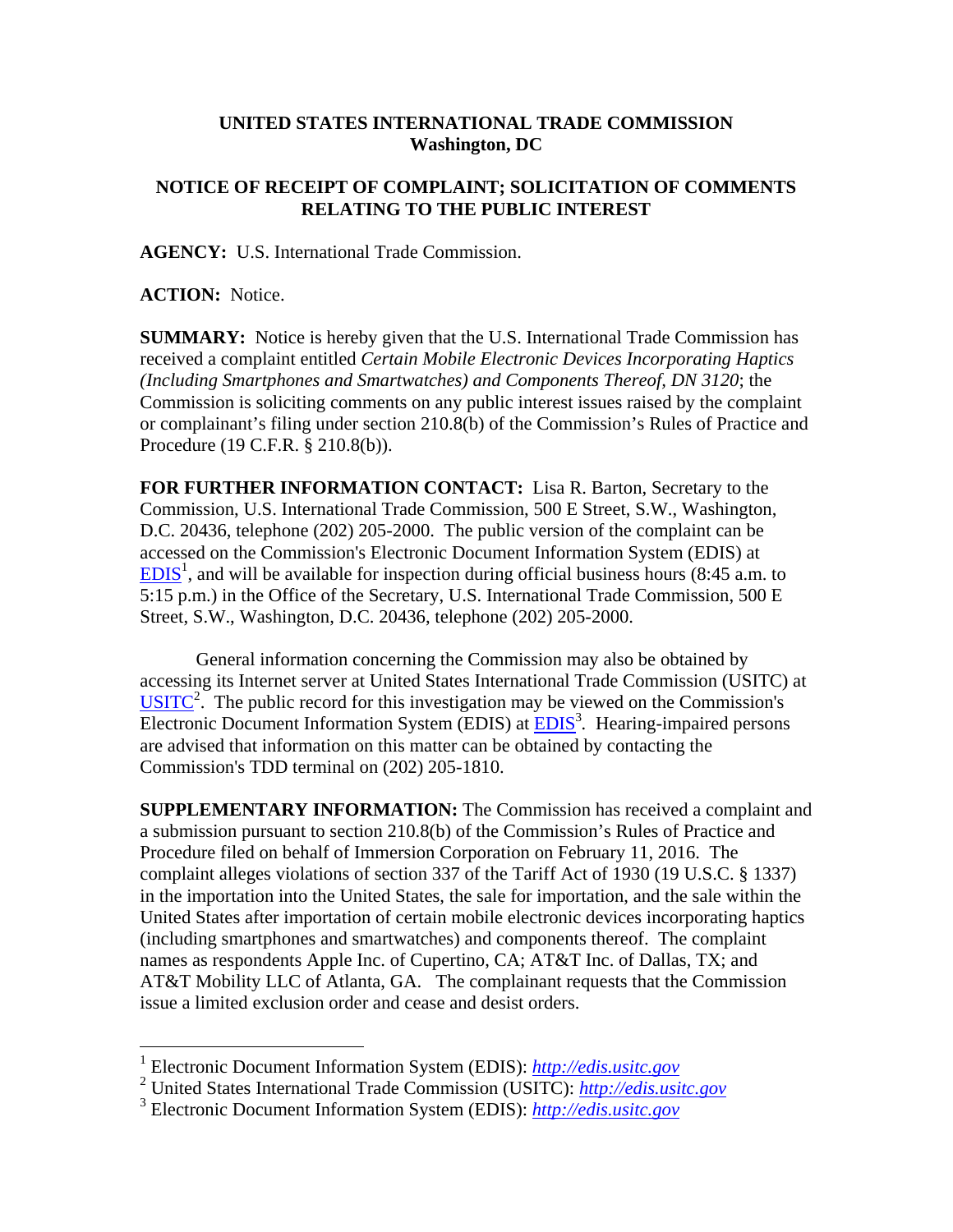Proposed respondents, other interested parties, and members of the public are invited to file comments, not to exceed five (5) pages in length, inclusive of attachments, on any public interest issues raised by the complaint or section 210.8(b) filing. Comments should address whether issuance of the relief specifically requested by the complainant in this investigation would affect the public health and welfare in the United States, competitive conditions in the United States economy, the production of like or directly competitive articles in the United States, or United States consumers.

In particular, the Commission is interested in comments that:

- (i) explain how the articles potentially subject to the requested remedial orders are used in the United States;
- (ii) identify any public health, safety, or welfare concerns in the United States relating to the requested remedial orders;
- (iii) identify like or directly competitive articles that complainant, its licensees, or third parties make in the United States which could replace the subject articles if they were to be excluded;
- (iv) indicate whether complainant, complainant's licensees, and/or third party suppliers have the capacity to replace the volume of articles potentially subject to the requested exclusion order and/or a cease and desist order within a commercially reasonable time; and
- (v) explain how the requested remedial orders would impact United States consumers.

Written submissions must be filed no later than by close of business, eight calendar days after the date of publication of this notice in the *Federal Register*. There will be further opportunities for comment on the public interest after the issuance of any final initial determination in this investigation.

Persons filing written submissions must file the original document electronically on or before the deadlines stated above and submit 8 true paper copies to the Office of the Secretary by noon the next day pursuant to section 210.4(f) of the Commission's Rules of Practice and Procedure (19 C.F.R. § 210.4(f)). Submissions should refer to the docket number ("Docket No. 3120") in a prominent place on the cover page and/or the first page. (*See* Handbook for Electronic Filing Procedures, *Electronic Filing Procedures*<sup>4</sup>). Persons with questions regarding filing should contact the Secretary (202-205-2000).

 $\overline{a}$ 

<sup>4</sup> Handbook for Electronic Filing Procedures:

http://www.usitc.gov/secretary/fed\_reg\_notices/rules/handbook\_on\_electronic\_filing.pdf